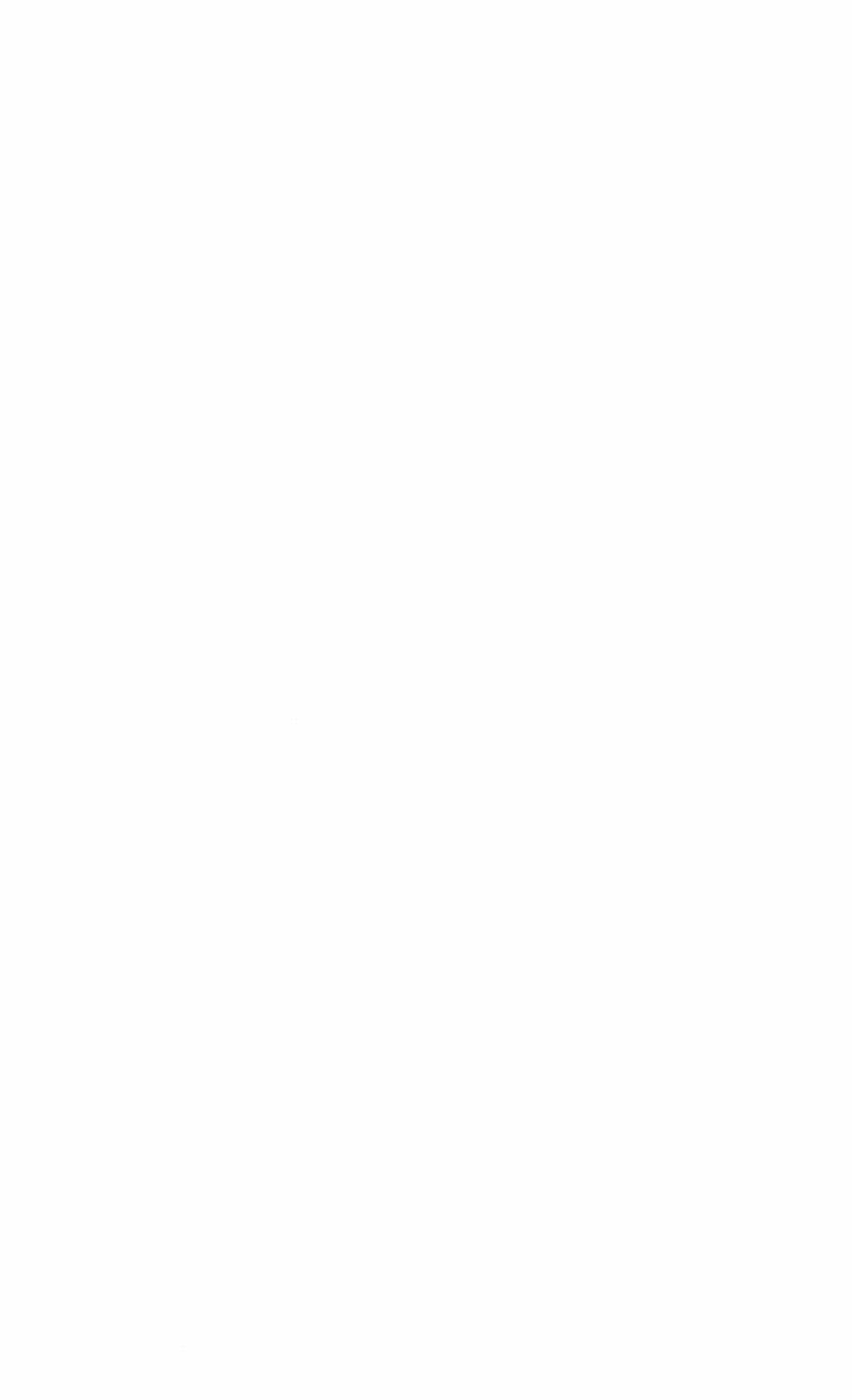Upon Motion of Mr. Bracey, Seconded by Mr. Haraway, Mr. Clay, Mr. Haraway, Mr. Bowman, Mr. Bracey, Mr. Moody voting "Aye". This Certification Resolution was adopted.

 $\Box$ 

### IN RE: RECESS

Mr. Moody called for a recess at 12:46 P.M.

The Board moved to the Pamplin Administration Building Board Meeting Room and reconvened at 1:15 P.M.

#### IN RE: CLOSED SESSION

Mr. Bracey moved that the Board now convene in a closed meeting to discuss matters exempt from the open meeting requirements of the Virginia Freedom of Information Act:

The purpose of the closed meeting is to discuss subject matters identified as Personnel. Matters to include:

- Personnel Matters, § 2.1-344 A 1 of the Code of Virginia,
	- (candidates for employment OR the assignment, appointment, promotion, performance, demotion, discipline, salaries, compensation, resignation of employees) Appointments; Board of Su'pervisors; Commissioner of the Revenue; Registrar
- Real Property, Sec. 2.1-344 A.3 of the Code of Virginia (acquisition of real property for public purpose OR the disposition of government owned property where public discussion would'jeopardize the County" or Town" bargaining or negotiating position) acquisition of property.

Mr. Haraway seconded the motion. Mr. Clay, Mr. Haraway, Mr. Bowman, Mr. Bracey, Mr. Moody voting "Aye" the Board moved into the Closed Meeting at 1:15 P.M.

A vote having been made and approved the meeting reconvened into Open Session at 1:50 P.M.

### INRE: CERTIFICATION

Whereas, this Board convened in a closed meeting on this date pursuant to an affirmative recorded vote in accordance with the Virginia Freedom of Information Act:

Whereas, Section 2.1-344.1 of the Code of Virginia requires a certification by the board that such closed meeting was conducted in conformity with Virginia law;

Now, therefore be it resolved that the Board hereby certifies that, to the best of each member's knowledge, (1) only public business matters lawfully exempted from open meeting requirements under the Virginia Freedom of Information Act were heard, discussed or considered in the closed meeting to which this certification applies; and (2) only such public business matters as were identified in the motion by which the closed meeting was convened were heard, discussed or considered in the meeting to which this certification applies.

Upon Motion of Mr. Bowman, Seconded by Mr. Haraway, Mr. Clay, Mr. Haraway, Mr. Bowman, Mr. Bracey, Mr. Moody voting "Aye". This Certification Resolution was adopted.

**BOOK 15 PAGE 13 MARCH 21, 2001**